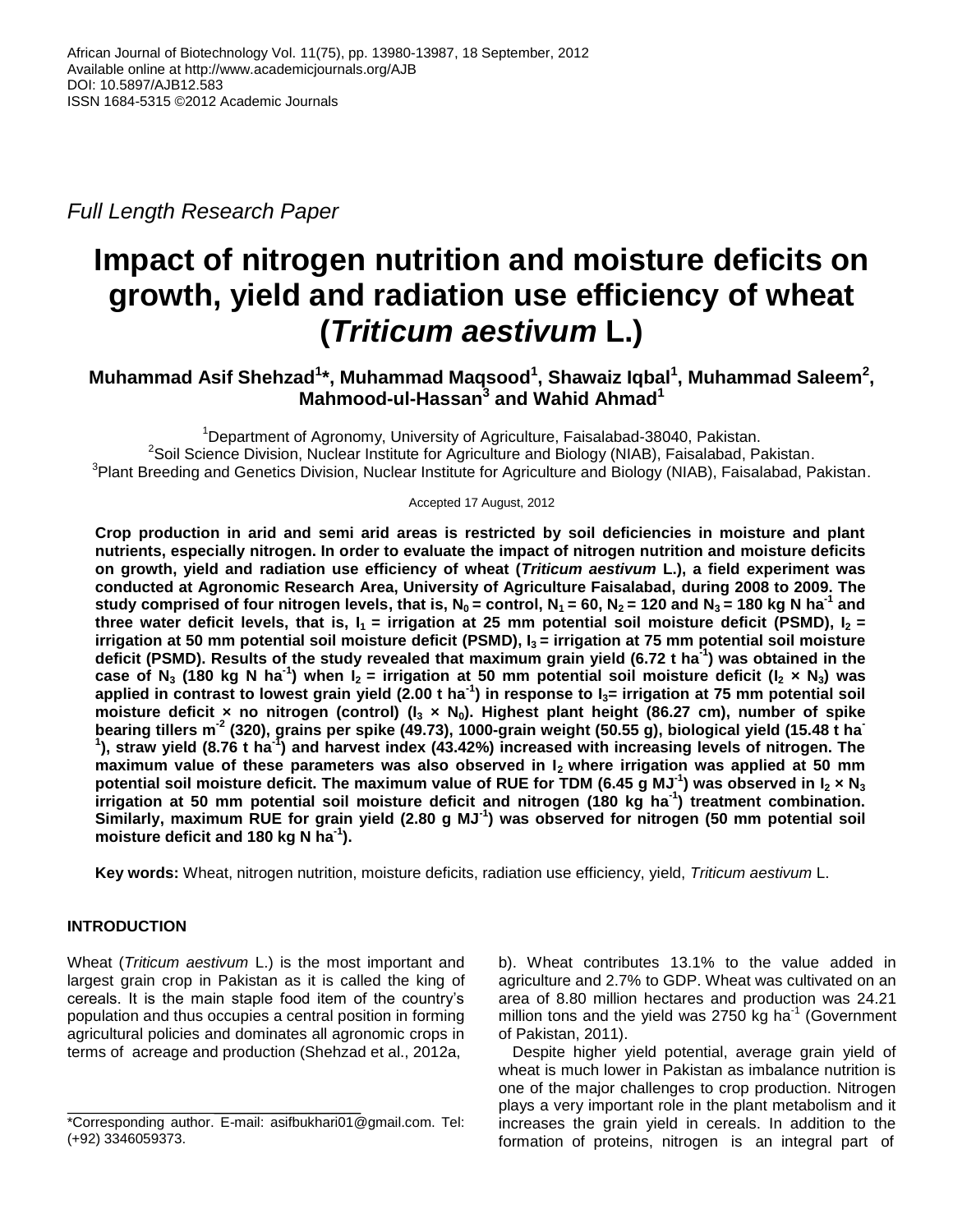chlorophyll, which is the primary absorber of light energy for photosynthesis. An adequate supply of nitrogen is associated with high photosynthetic activity, vigorous vegetative growth and its supply influences the utilization of carbohydrates (Havlin, 1999). Addition of nitrogen fertilizer to wheat is required to ensure that nitrogen is available throughout the growing season due to its important role in promoting both vegetative and reproductive growth. High yielding wheat varieties need adequate and regular supply of nitrogen to develop high photosynthetic capacity and maintain the proper nitrogen concentration in the leaves so that  $CO<sub>2</sub>$  assimilation is not affected when large rates of nitrogen are required for ear growth and grain filling period (Lawlor, 1995). Plant height, flag leaf area, tillers number and dry weight per unit area of wheat are increased with increasing nitrogen level (Zahran et al., 1997). Numbers of tillers and spikes m<sup>-2</sup>, plant height, spike length, number of spikelets per spike and grains per spike, grain and straw yields of wheat also increases with increasing nitrogen levels (Mostafa et al., 1997). Nitrogen application along with soil drying substantially increases grain filling period except in severe soil drying treatments as its higher rates can effectively balance the adverse effects of water stress (Ghani et al., 2000).

Wheat production is particularly dependent on mineral nutrition, especially nitrogen for its proper growth and development. Consequently, adequate levels of irrigation and nitrogen fertilizer are needed (Elsiddig et al., 1998). Grain development is a function of rate and duration of grain growth, determined by photosynthate supply and is affected by numerous environmental factors including water and nitrogen. Moisture deficits and nitrogen deficiency reduces photosynthate production because of stomatal closure and early senescence which ultimately affect grain development process (Singh and Wilkens, 1999). The effect of water and nitrogen on physiological responses in wheat indicates that supplemental water is needed for high rates of nitrogen to increase the rate and duration of leaf photosynthesis (Yang et al., 2001). Higher grain weight of plants which are frequently irrigated is associated with longer grain filling duration and faster grain filling rate (Li et al., 2000). Water scarcity induced after anthesis shortens the duration of grain filling by causing premature desiccation of the endosperm and by limiting embryo volume (Westage, 1994). The moisture stress reduces grain yield when applied at any physiological growth stage but the extent of damage varies from stage to stage as early grain development stage is more vulnerable to water stress than later grain development stage (Malik and Ahmad, 1993).

Water shortage in the country demands development of new technologies and methods of irrigation that can be helpful in utilizing this valuable input in an effective way. In addition, there is also a need to carry out practices of irrigation water management to achieve high water use efficiency. In Pakistan, wheat faces periods of drought

due to shortage of water and seasonal canal closure during the months of December and January. This scarcity requires re-scheduling of irrigation which should not affect grain yield significantly, reducing the water applied to the crop (Balasubramaniyan and Palaniappan, 2001).

Considering the above view point, the present study was therefore planned to evaluate the growth and yield of wheat (*Triticum aestivum* L.) in response to different moisture regimes and nitrogen levels and determine nitrogen requirement under water deficit conditions.

#### **MATERIALS AND METHODS**

#### **Site and soil description**

The proposed study was conducted at Agronomic Research Area, University of Agriculture Faisalabad, Pakistan (31°.25' N, 73°.09' E) during the Rabi season 2008 to 2009 with the objective of studying the impact of nitrogen nutrition and moisture deficits on the growth, yield and radiation use efficiency of wheat. The experimental soil was analyzed for their physio-chemical characteristics. A composite and representative soil sample to a depth of 30 cm was obtained with soil auger prior to sowing of wheat crop. Analysis revealed that soil was sandy clay loam (sand 28%, silt 36% and clay 45%) with pH 7.6, 0.85% organic matter, 9.1 cmol $_{\rm c}$  kg<sup>-1</sup> cation exchange capacity (CEC),  $1.79$  dS m<sup>-1</sup> electrical conductivity (EC),  $0.062\%$ totals nitrogen, 13.1 ppm phosphorus and 179 ppm potassium. Seasonal rainfall, relative humidity and the prevailing air temperature (min and max) during the crop phase of crop growth and development are described in Table 1.

#### **Experimental treatments and design**

The randomized complete block design (RCBD) with split plot arrangement in a triplicate run using a net plot size of 1.5m  $\times$  6.0 m was outlined for layout of the experiment. The moisture deficit and nitrogen levels were randomized in main and sub-plots, respectively. Three moisture deficit levels  $(I_1 = 25$  mm potential soil moisture deficit (PSMD),  $I_2 = 50$  mm potential soil moisture deficit (PSMD) and  $I_3 = 75$  mm potential soil moisture deficit (PSMD) and four nitrogen levels (N<sub>0</sub> = 0, N<sub>1</sub> = 60, N<sub>2</sub> = 120, N<sub>3</sub> = 180) kg ha<sup>-1</sup> were applied depending on the treatments.

#### **Crop husbandry**

Wheat crop (Sahar-2006) was initiated in December, 2008 with the help of a single row hand drill in 25 cm apart rows using a seed rate of 100 kg seed ha<sup>-1</sup>. Nitrogen was applied split doses as 1/2 nitrogen was applied at sowing, while the remaining 1/2 nitrogen was applied with first irrigation. The recommended dose of phosphorus and potassium was applied at the time of sowing. Maximum potential soil moisture deficit (D) was used as a criterion for irrigation application at 25, 50 and 75 mm moisture deficit. Daily Penman's potential evapotranspiration (PET) was calculated by using standard programme "CROPWAT" developed by FAO (1993). Daily summation of PET values over time gives a cumulative potential soil moisture deficit (D) as suggested by French and Legg (1979). The amount of water applied was equal to the difference between potential evapotranspiration (PET) and rainfall + irrigation  $[D = \sum PET - \sum (I+R)]$ . Then, PET was calculated by using the formula: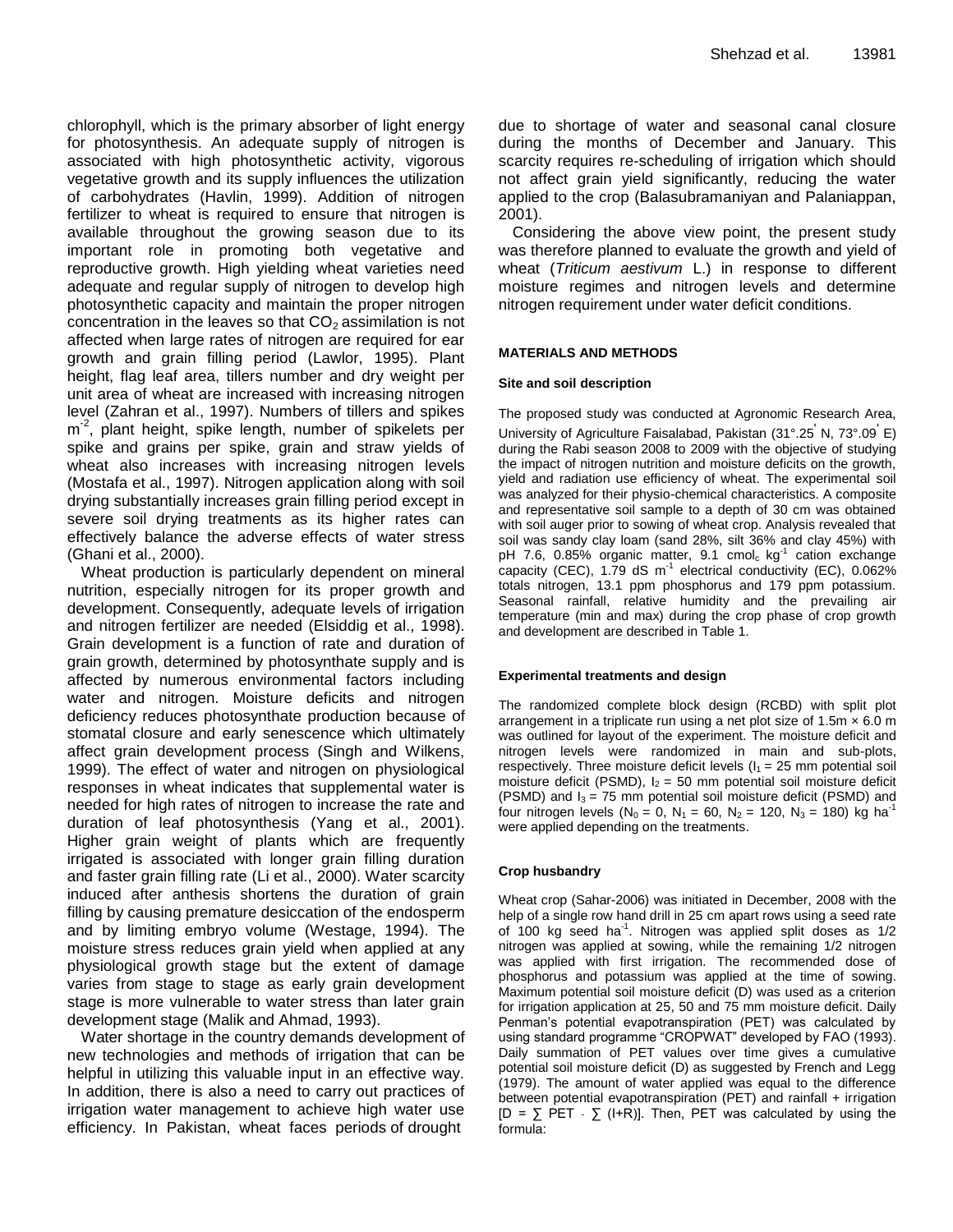| Month    | Temperature (°C), minimum | Temperature (°C), maximum | Rainfall (mm) | R.H (%) |
|----------|---------------------------|---------------------------|---------------|---------|
| November | 11.8                      | 26.9                      | 3.7           | 62.7    |
| December | 6                         | 23.3                      | 2.4           | 69.7    |
| January  | 8                         | 17.2                      | 5.1           | 73.8    |
| February | 9.9                       | 24                        | 12.2          | 65.1    |
| March    | 16.5                      | 32.4                      | 43.6          | 58.3    |
| April    | 21.9                      | 39.4                      | 4.6           | 37.6    |

**Table 1.** Mean monthly temperature (minimum and maximum), rainfall and relative humidity during 2008 to 2009.

#### $PET= Kp. E<sub>pan</sub>$

where,  $E_{pan}$  = Mean daily value of pan evaporation;  $Kp = Pan$  coefficient.

A measured quantity of water was applied by manual labour. All other agronomic practices were kept normal and uniform for all the treatments except deficit levels. The crop was harvested manually at physiological maturity. This was done when the green colour from the glumes and kernels disappeared completely. Potential evapotranspiration (PET) was determined using pan evaporation method. Pan evaporation provides a measurement of all the integrated effects of radiation, temperature and wind on evaporation from a scientific open water space (evaporation pan).

#### **Data recording**

Observations concerning plant height, fertile tillers, number of grains per spike, 1000-grain weight, biological yield, grain yield, straw yield and harvest index were recorded using standard procedures. Radiation use efficiency for total dry matter (RUE<sub>TDM</sub>) and grain yield ( $RUE_{GY}$ ) was calculated as the ratio of total biomass and grain yield to cumulative intercepted PAR (∑Sa) (Khaliq et al., 2008):

 $RUE<sub>TDM</sub> = TDM / \sum Sa$ RUE<sub>GY</sub> = Grain yield /  $\Sigma$ Sa

where, Sa is the amount of intercepted PAR (Sa); its value was determined by multiplying values of Fi with daily incident PAR (Si), during the season. Cumulative intercepted PAR (∑Sa) was calculated by adding all values of intercepted PAR (Sa) recorded at each 15 days interval:

 $Sa = Fi \times Si$ 

where, Si is daily incident PAR and Fi is fraction of intercepted radiation and is calculated by Beer's law as follows:

 $Fi = 1$ -exp (- $k \times LAI$ )

where, k is an extinction coefficient for total solar radiation equal to 0.4 for wheat and LAI is the leaf area index. Si is calculated by using the following formula:

 $Si = Total Rs/2$ 

where, Rs is the solar radiation and it is calculated as follows:

 $Rs = [a + b (n/N)] \times Ra$ 

where, a and b are constants and their values are 0.25 and 0.5, respectively, n/N is the ratio of actual (n) to maximum possible (N) sunshine hours and Ra is the extra terrestrial radiation expressed in equivalent evaporation in mm/day.

#### **Statistical analysis**

Data collected were analyzed statistically using Fisher's analysis of variance techniques. Differences among the treatments' means were compared using least significant difference (LSD) at 5% probability level (Steel et al., 1997).

#### **RESULTS AND DISCUSSION**

The data regarding the plant height as influenced by irrigation and nitrogen levels is presented in Table 3. Among irrigation levels, plant height increased significantly with the amount and timing of irrigations. In the case of  $I_2$ , where irrigation at 50 mm PSMD was applied, the plant height was maximum (76.27 cm) followed by 70.17 and 68.77 cm in  $(I_1)$  irrigation at 25 mm PSMD and  $(I_3)$  irrigation at 75 mm PSMD, respectively, which were statistically at par with each other. The maximum plant height at  $I_2$  may be attributed to the adequate moisture supply through all plant growth stages. These results are quite in line with those of Warraich et al. (2007). As regarding nitrogen levels, maximum plant height (82.27) was observed in treatment  $N_3$  (180 kg N ha<sup>-1</sup>) followed by 77.16 in  $N_2$  (120 kg N ha<sup>-</sup>  $1$ ), 69.04 in N<sub>1</sub> (60 kg N ha<sup>-1</sup>) and minimum plant height (59.40 cm) was observed in  $N_0$  (control). All treatments significantly enhanced the plant height over the control (N<sub>0</sub>). The combined effect of ( $I_2 \times N_3$ ) irrigation at 50 mm PSMD and N<sub>3</sub> (180 kg N ha<sup>-1</sup>) also gave a maximum plant height (86.27 cm) with significant mean square values (Tables 2 and 4). These results are in conformity with those of Ali et al. (2003), Hussain et al. (2006),

Maqsood et al. (2002) and Khaliq et al. (1999) who also observed increase in plant height due to nitrogen fertilization. This tendency can be attributed to higher dose of nitrogen, which greatly help the plant to expose its potential to grow vigorously.

The importance of spike bearing tillers is evident from the fact that it influences directly the final grain yield. The data regarding the spike bearing tillers (m<sup>-2</sup>) as influenced by irrigation and nitrogen levels is presented in Tables 2,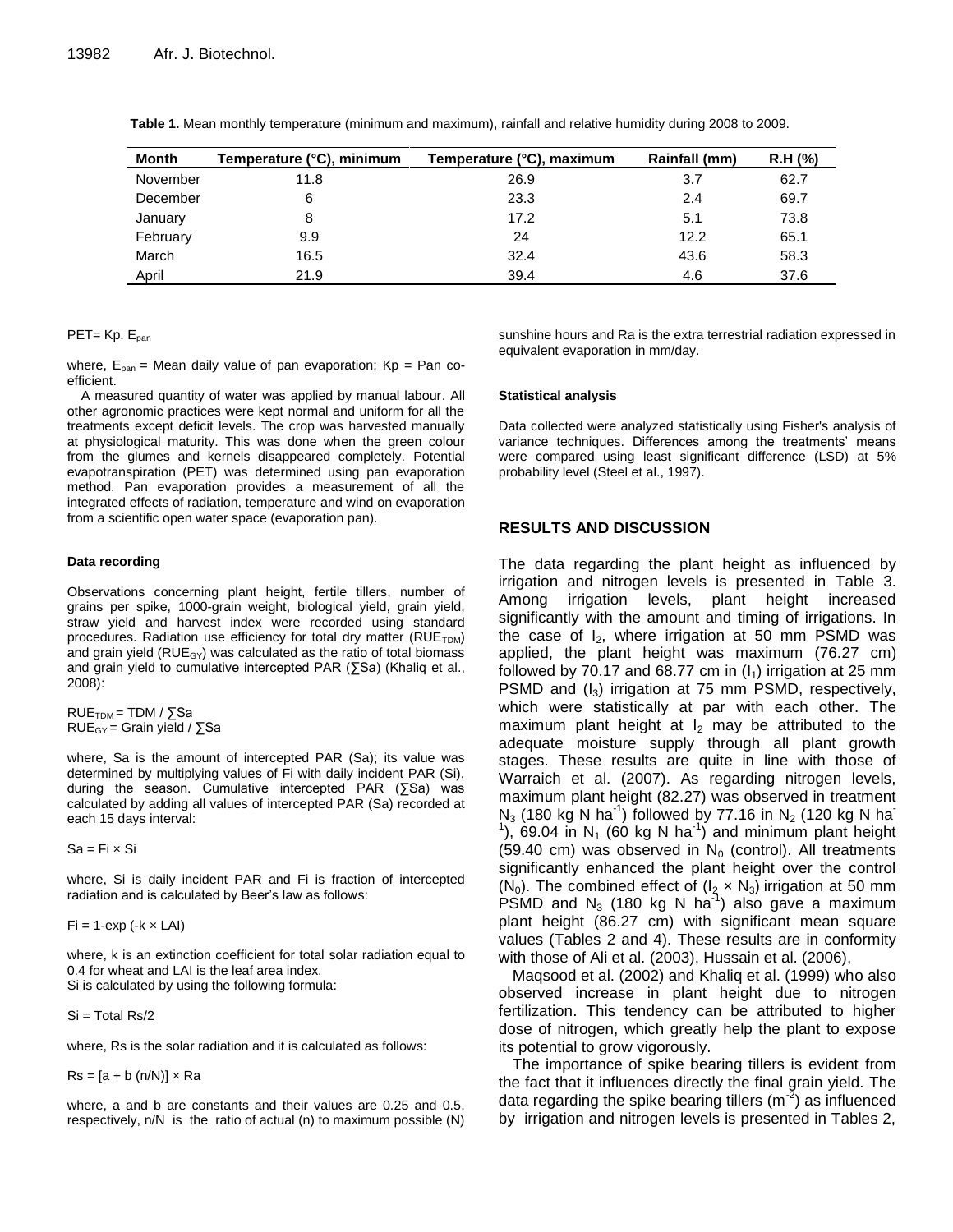|                     |    | Mean square                 |                                     |                                     |                          |                                                  |                                             |                                             |                             |                                         |                                        |
|---------------------|----|-----------------------------|-------------------------------------|-------------------------------------|--------------------------|--------------------------------------------------|---------------------------------------------|---------------------------------------------|-----------------------------|-----------------------------------------|----------------------------------------|
| Source of variation | df | <b>Plant height</b><br>(cm) | Spike bearing<br>tillers $(m^{-2})$ | No. of grains<br>spike <sup>-</sup> | 1000-grain<br>weight (g) | <b>Biological</b><br>yield $(t \text{ ha}^{-1})$ | <b>Grain yield</b><br>(t ha <sup>-1</sup> ) | <b>Straw yield</b><br>(t ha <sup>-1</sup> ) | <b>Harvest</b><br>index (%) | <b>RUE<sub>TDM</sub></b><br>$(g M J^1)$ | <b>RUE<sub>GY</sub></b><br>$(g M J^1)$ |
| Replication (r)     | ົ  | 19.81                       | 147.86                              | 0.68                                | 0.34                     | 0.04                                             | 0.01                                        | 0.01                                        | 0.09                        | 0.008                                   | 0.002                                  |
| Irrigation (I)      |    | 21.88*                      | 1089.53**                           | 40.10**                             | 209.29**                 | 53.84*                                           | 11.80*                                      | 15.26*                                      | 36.01*                      | $9.35*$                                 | 2.05                                   |
| Error a             | 4  | 10685                       | 290.11                              | l.96                                | 0.72                     | 0.01                                             | 0.001                                       | 0.006                                       | 0.10                        | 0.002                                   | 0.001                                  |
| Nitrogen (N)        |    | 898.42**                    | 6368.66**                           | $53.13**$                           | 141.15**                 | 67.64**                                          | $15.14*$                                    | $19.10*$                                    | 68.42**                     | $11.74*$                                | $2.63*$                                |
| $1 \times N$        | 6  | 15.25                       | 1184.53**                           | 5.77                                | 2.60                     | 1.99                                             | 0.43                                        | 1.12                                        | 6.64                        | 0.35                                    | 0.07                                   |
| Error b             | 18 | 2.58                        | 271.99                              | 0.45                                | 0.15                     | 0.01                                             | 0.001                                       | 0.001                                       | 0.04                        | 0.001                                   | 0.001                                  |
| Total               | 35 |                             |                                     |                                     |                          |                                                  |                                             |                                             |                             |                                         |                                        |

**Table 2.** The mean squares of moisture deficits and nitrogen treatments with regards to yield and yield components of wheat during 2008 to 2009.

\*\* Indicates the significance at 5% level of probability.

**Table 3.** The response of yield and yield components of wheat to moisture deficits and nitrogen levels during 2008 to 2009.

| <b>Treatments</b>     | <b>Plant</b><br>height (cm) | Spike bearing<br>tillers $(m-2)$ | Number of<br>grains spike <sup>-1</sup> | 1000-grain<br>weight (g) | <b>Biological</b><br>yield (t $ha^{-1}$ ) | <b>Grain yield</b><br>$(t \text{ ha}^{-1})$ | <b>Straw yield</b><br>(t ha <sup>-1</sup> ) | <b>Harvest</b><br>index (%) | <b>RUETDM</b><br>$(g MJ-1)$ | <b>RUE<sub>GY</sub></b><br>$(g MJ-1)$ |
|-----------------------|-----------------------------|----------------------------------|-----------------------------------------|--------------------------|-------------------------------------------|---------------------------------------------|---------------------------------------------|-----------------------------|-----------------------------|---------------------------------------|
| Irrigation levels (I) |                             |                                  |                                         |                          |                                           |                                             |                                             |                             |                             |                                       |
| 1 <sub>1</sub>        | $70.17^{b}$                 | $263.3^{b}$                      | $40.72^{b}$                             | 40.03 <sup>b</sup>       | $9.88^{b}$                                | $3.67^{b}$                                  | $6.21^{b}$                                  | $36.64^{b}$                 | $4.12^{b}$                  | $1.53^{b}$                            |
| I <sub>2</sub>        | 76.27 <sup>a</sup>          | $283.1^a$                        | 44.47 <sup>a</sup>                      | $45.52^{a}$              | $13.02^a$                                 | 5.09 <sup>a</sup>                           | 7.93 <sup>a</sup>                           | $38.48^{a}$                 | 5.42 <sup>a</sup>           | 2.11 <sup>a</sup>                     |
| $I_3$                 | 68.77 <sup>b</sup>          | $224.0^\circ$                    | $39.95^{b}$                             | $37.33$ <sup>c</sup>     | $8.98^c$                                  | 3.18 <sup>c</sup>                           | 5.80 <sup>c</sup>                           | $35.01^{\circ}$             | 3.74 <sup>c</sup>           | $1.32^c$                              |
| $LSD(P=0.05)$         | 3.70                        | 19.31                            | 1.58                                    | 0.96                     | 0.12                                      | 0.03                                        | 0.08                                        | 0.36                        | 0.05                        | 0.03                                  |
| Nitrogen rates (N)    |                             |                                  |                                         |                          |                                           |                                             |                                             |                             |                             |                                       |
| $N_0$                 | $59.40^d$                   | $221.2^c$                        | 39.06 <sup>c</sup>                      | $36.55^{\circ}$          | 7.03 <sup>d</sup>                         | $2.37^d$                                    | $4.65^{\circ}$                              | 33.68 <sup>d</sup>          | 2.93 <sup>d</sup>           | 0.99 <sup>d</sup>                     |
| $N_1$                 | 69.04 <sup>c</sup>          | $262.1^{b}$                      | 40.80 <sup>c</sup>                      | $39.10^{\circ}$          | $10.23^{\circ}$                           | $3.61$ <sup>c</sup>                         | $6.62^c$                                    | $35.23^{\circ}$             | 4.26 <sup>c</sup>           | $1.50^\circ$                          |
| N <sub>2</sub>        | $77.16^{b}$                 | $258.1^{b}$                      | $42.18^{b}$                             | $42.60^{b}$              | $11.77^{b}$                               | $4.53^{b}$                                  | $7.24^{b}$                                  | $38.17^{b}$                 | 4.90 <sup>b</sup>           | $1.89^{b}$                            |
| $N_3$                 | $82.27^a$                   | $285.6^a$                        | 44.81 <sup>a</sup>                      | $45.60^{a}$              | $13.48^{a}$                               | 5.40 <sup>a</sup>                           | 8.07 <sup>a</sup>                           | 39.76 <sup>a</sup>          | 5.61 <sup>a</sup>           | $2.25^a$                              |
| $LSD (P=0.05)$        | 1.59                        | 5.24                             | 0.66                                    | 0.37                     | 0.06                                      | 0.03                                        | 0.03                                        | 0.19                        | 0.03                        | 0.03                                  |

Means sharing same letters did not differ significantly at *P* = 0.05.

3 and 4. Among irrigation levels, maximum number of spike bearing tillers (m<sup>-2</sup>) (P≤0.05) (283.1) was obtained in treatment  $I_2$  (irrigation at 50 mm PSMD) followed by 263.3 in treatment  $I_1$ (Irrigation at 25 mm PSMD) and  $I_3$  (224.0). These results are similar to those of Bajwa et al. (1993)

and Beher and Sharma (1991). They found that when irrigation at appropriate time was applied, it resulted in increase number of spike bearing tillers  $(m<sup>-2</sup>)$ . The treatment N<sub>3</sub> (180 kg ha<sup>-1</sup>) produced the maximum number of tillers m<sup>-2</sup> (285.6) followed by  $N_2$  (258.2) and  $N_1$  (262.1) which were significantly

at par and  $N_0$  (control) produced the minimum number of tillers (221.2). The interactive effect of  $(I_2 \times N_3)$  irrigation at 50 mm PSMD and N<sub>3</sub> (180 kg)  $\overline{N}$  ha<sup>-1</sup>) also provided a maximum spike bearing tillers (320.00). These results are quite in line with those of Khaliq et al. (1999) who reported that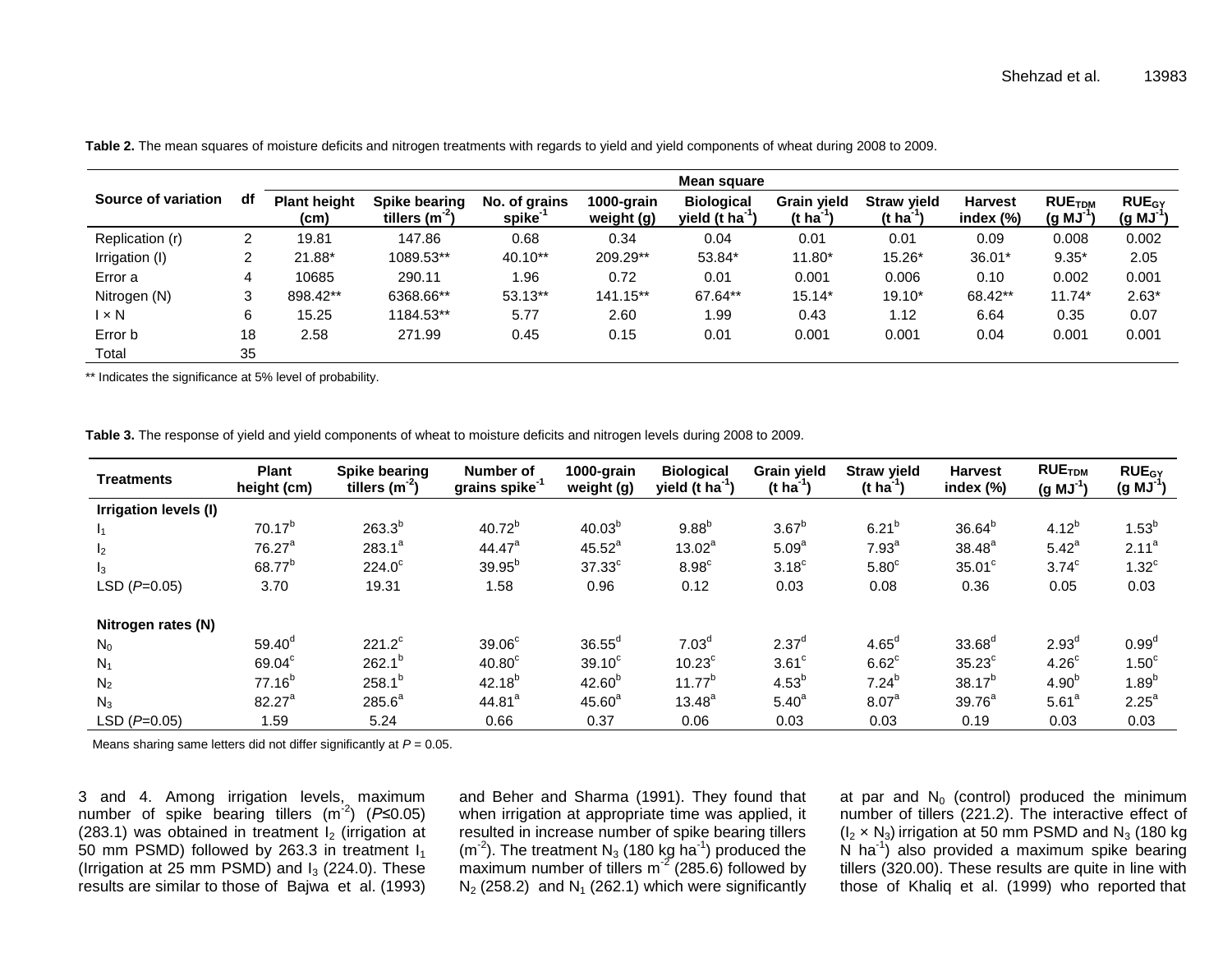| <b>Treatment</b>             | <b>Plant height</b><br>(cm) | Spike bearing<br>tillers $(m-2)$ | Number of<br>grains spike <sup>-1</sup> | 1000-grain<br>weight (g) | <b>Biological</b><br>yield $(\bar{t} \hat{h} a^{-1})$ | Grain yield (t<br>$ha^{-1}$ | <b>Straw yield</b><br>$(t \text{ ha}^{-1})$ | <b>Harvest</b><br>index (%) | <b>RUETDM</b><br>$(g MJ^1)$ | <b>RUE<sub>GY</sub></b><br>$(g MJ-1)$ |
|------------------------------|-----------------------------|----------------------------------|-----------------------------------------|--------------------------|-------------------------------------------------------|-----------------------------|---------------------------------------------|-----------------------------|-----------------------------|---------------------------------------|
| Interaction ( $l \times N$ ) |                             |                                  |                                         |                          |                                                       |                             |                                             |                             |                             |                                       |
| $I_1 \times N_0$             | $56.67$ <sup>9</sup>        | $232.0^{\circ}$                  | 39.23 <sup>fg</sup>                     | 35.28                    | $6.55^k$                                              | $2.19^{k}$                  | 4.35                                        | 33.54'                      | $2.73^{k}$                  | $0.92^{1}$                            |
| $I_1 \times N_1$             | 66.07                       | $254.7^{de}$                     | 40.33e                                  | $37.63^{h}$              | $8.95^{h}$                                            | $3.24^{h}$                  | 5.71 <sup>9</sup>                           | $36.20^{6}$                 | $3.73^{h}$                  | 1.35 <sup>h</sup>                     |
| $I_1 \times N_2$             | $76.27$ <sup>de</sup>       | $264.0^\circ$                    | 40.73 <sup>e</sup>                      | 42.09 <sup>e</sup>       | $10.60^{\dagger}$                                     | 4.00 <sup>1</sup>           | 6.59 <sup>e</sup>                           | $37.80^{d}$                 | $4.42^{\dagger}$            | $1.67$ <sup>t</sup>                   |
| $I_1 \times N_3$             | $81.67^{b}$                 | $302.3^{b}$                      | $42.57^{\circ}$                         | 45.14 <sup>c</sup>       | $13.45^d$                                             | $5.25^{\circ}$              | 8.20 <sup>c</sup>                           | 39.03 <sup>c</sup>          | 5.60 <sup>d</sup>           | 2.19 <sup>c</sup>                     |
| $I_2 \times N_0$             | 67.67                       | $247.7^e$                        | $40.67^e$                               | $40.39^{9}$              | $8.45^{\circ}$                                        | $2.93^{\circ}$              | $5.52^{h}$                                  | 34.63 <sup>h</sup>          | $3.52$ <sup>1</sup>         | $1.22^{i}$                            |
| $I_2 \times N_1$             | $74.13^e$                   | $269.7^c$                        | $42.93^c$                               | $43.46^{d}$              | $13.58^\circ$                                         | 4.77 <sup>d</sup>           | 8.81 <sup>a</sup>                           | $35.12^{9}$                 | 5.66 <sup>c</sup>           | $1.98^{d}$                            |
| $I_2 \times N_2$             | 79.80 <sup>bc</sup>         | $295.0^{b}$                      | $44.53^{b}$                             | $47.70^{b}$              | $14.55^{b}$                                           | $5.93^{b}$                  | $8.62^{b}$                                  | $40.73^{b}$                 | 6.06 <sup>b</sup>           | $2.47^{b}$                            |
| $I_2 \times N_3$             | 86.27 <sup>a</sup>          | 320.0 <sup>a</sup>               | 49.73 <sup>a</sup>                      | $50.55^a$                | $15.48^{a}$                                           | $6.72^{a}$                  | 8.76 <sup>a</sup>                           | $43.42^a$                   | $6.45^a$                    | 2.80 <sup>a</sup>                     |
| $I_3 \times N_0$             | $53.87^{h}$                 | 184.0 <sup>h</sup>               | $37.27^{h}$                             | $33.99^{k}$              | 6.08                                                  | 2.00 <sup>1</sup>           | 4.08 <sup>k</sup>                           | 32.88                       | 2.53                        | $0.83^{k}$                            |
| $I_3 \times N_1$             | $66.93$ <sup>f</sup>        | 262.0 <sup>cd</sup>              | $39.13^{9}$                             | $36.22^{i}$              | $8.16^{j}$                                            | $2.81$ <sup>J</sup>         | 5.36'                                       | $34.37^{h}$                 | 3.40 <sup>j</sup>           | $1.17^{i}$                            |
| $I_3 \times N_2$             | 75.40 <sup>e</sup>          | 215.7 <sup>9</sup>               | $41.23^{de}$                            | 38.00 <sup>h</sup>       | 10.17 <sup>9</sup>                                    | $3.65^9$                    | 6.51                                        | 35.97                       | 4.24 <sup>9</sup>           | $1.52^{9}$                            |
| $I_3 \times N_3$             | 78.87 <sup>cd</sup>         | $234.3^{\circ}$                  | 42.13 <sup>cd</sup>                     | $41.10$ <sup>t</sup>     | 11.50 <sup>e</sup>                                    | $4.24^e$                    | 7.26 <sup>d</sup>                           | $36.84^e$                   | 4.79e                       | 1.76 <sup>e</sup>                     |
| <b>LSD</b><br>$(P=0.05)$     | 2.75                        | 9.07                             | 1.15                                    | 0.65                     | 0.11                                                  | 0.05                        | 0.05                                        | 0.34                        | 0.05                        | 0.05                                  |

**Table 4.** The combined effect of moisture deficits and nitrogen levels on yield and yield components of wheat during 2008 to 2009.

Means sharing same letters do not differ significantly at *P* = 0.05.

number of spike bearing tillers  $(m<sup>-2</sup>)$  increased with the increasing level of nitrogen.

Data regarding the number of grains per spike is presented in Tables 2 to 4. In the case of treatment  $I_2$  (Irrigation at 50 mm PSMD), the number of grains per spike (44.47) were maximum (*P≤*0.05) followed by number of grains per spike (40.72) and 39.95 for treatments  $I_1$ (Irrigation at 25 mm PSMD) and  $I_3$  (Irrigation at 75 mm PSMD), respectively. These findings are in line with those of Maqsood et al. (2002). In the case of nitrogen application, the treatment  $N_3$  (180 kg ha<sup>1</sup>) produced the highest number of grains  $(44.81)$  per spike followed by N<sub>2</sub> (120 kg N ha<sup>-1</sup>) having 42.18 grains per spike,  $N_1$  (60 kg N ha<sup>-1</sup>) having 40.80 grains per spike and  $N_0$  (control) having lowest number of grains (39.06) per spike. Maximum grains per spike (49.73) was attained in

relation to  $(I_2 \times N_3)$  irrigation at 50 mm PSMD and  $N_3$  (180 kg  $\overline{N}$  ha<sup>-1</sup>) interaction study. These finding are in agreement with those of Gab-alla et al. (1985) and Khaliq et al. (1999).

Statically analyzed data on 1000-grain weight as influenced by irrigation and nitrogen levels (*P≤*0.05) are shown in Tables 2 and 3. Among irrigation treatments, 1000-grain weight was the highest (45.52 g) in the case of  $I_2$  (irrigation at 50 mm PSMD) which was followed by 40.03 and 37.33 g for treatment  $I_1$  (irrigation at 25 mm PSMD) and  $I_3$  (Irrigation at 75 mm PSMD), respectively. These results are similar with the findings of Maqsood et al. (2002) and Jin et al. (1999). 1000-grain weight also increased with the increasing level of nitrogen. The highest value of 1000-grain weight (45.60 g) was achieved in  $N_3$  $(180 \text{ kg} \cdot \text{N} \text{ ha}^{-1})$  followed by 42.60 g in the case of

 $N_2$  (120 kg N ha<sup>-1</sup>), 39.10 g in the case of N<sub>1</sub> (60 kg N ha<sup>-1</sup>) and 36.55 g in case of N<sub>0</sub> (control), respectively. These findings are in conformity with those of Ali et al. (2003). Its interactive study also showed a maximum 1000-grain weight (50.55 g) in ( $I_2 \times N_3$ ) irrigation at 50 mm PSMD and  $N_3$  (180 kg N ha<sup>-1</sup>) treated plots followed by  $(I_2 \times N_2)$ irrigation at 50 mm PSMD and N<sub>3</sub> (120 kg N ha<sup>-1</sup>) (Table 4).

Biological yield is the total biomass produced by a crop from unit area. It is the combined contribution of yield components such as number of tillers per unit area, plant height, number of grains per spike and 1000-grain weight. Any factor causing change in these components will be reflected in the biological yield of a crop. The data regarding the biological yield as influenced by irrigation and nitrogen levels are shown in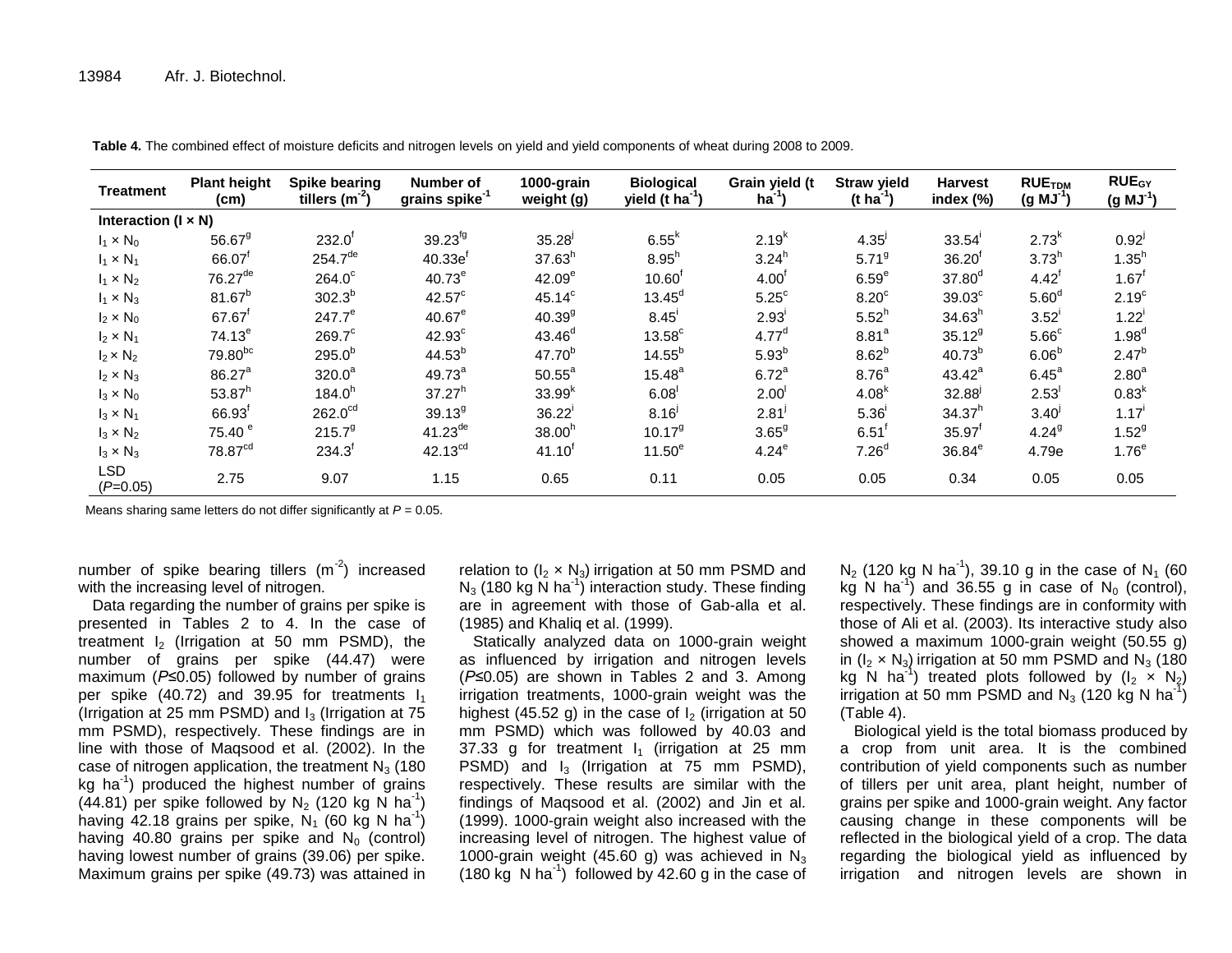Tables 2, 3 and 4. The analysis of variance for biological yield indicated highly significant difference among irrigation and nitrogen treatments (*P≤*0.05). Interactive study depicted that maximum biological yield (15.48 t ha-<sup>1</sup>) was acquired by  $I_2 \times N_3$  irrigation at 50 mm PSMD and  $N_3$  (180 kg N ha<sup>-1</sup>) treatment combination. Individually, the maximum biological yield (13.02 t ha $^{-1}$ ) was obtained in the case of treatment  $I_2$  followed by 9.88 t ha<sup>-1</sup> in case of  $I_1$  (irrigation at 25 mm PSMD). Minimum biological yield (8.98 t ha<sup>-1</sup>) was produced by treatment  $I_3$  (Irrigation at 75 mm PSMD). Ghuman and Mauraya (1986) and Thompson and Chase (1992) also reported that biological yield was significantly different under different deficit irrigations. In the case of nitrogen, maximum value of biological yield (13.48  $t$  ha<sup>-1</sup>) was obtained with the treatment N<sub>3</sub> (180 kg N ha<sup>-1</sup>) which was followed by 11.77 t ha<sup>-1</sup> in the case of N<sub>2</sub> (120 kg N ha<sup>-1</sup>), 10.23 t ha<sup>-1</sup> in the case of N<sub>1</sub> (60 kg N ha<sup>-1</sup>) and minimum biological yield (7.03 t ha<sup>-1</sup>) was obtained in  $N_0$  (control). These findings are in line with those of Hussain et al. (2006), Ali et al. (2009) and Zahran et al. (1997). They observed that increasing nitrogen levels increase the biological yield of the crop.

The efficiency and effectiveness of a package of technology is ultimately reflected by the level of grain yield ha $^{-1}$  which is a function of cumulative behavior of yield components such as number of fertile tillers per unit area, plant height, number of grains per spike and 1000 grain weight. The data regarding grain yield in wheat is influenced by irrigation and nitrogen levels. The analysis of variance for grain yield indicating highly significant results were obtained from irrigation and nitrogen treatments (*P≤*0.05). Among the irrigation levels, maximum grain yield (5.09 t ha<sup>-1</sup>) was achieved in  $I_2$ (Irrigation at 50 mm PSMD) followed by grain yield (3.67 t ha<sup>-1</sup> and 3.18 t ha<sup>-1</sup>) for treatment  $I_1$  (irrigation at 25 mm PSMD) and  $I_3$  (Irrigation at 75 mm PSMD), respectively. These findings are supported by Kang et al. (2002) and Zhang et al. (2008). They found that grain yield increased with application of irrigation at specific time and in appropriate amount. In the case of nitrogen, the highest value for grain yield (5.40 t ha<sup>-1</sup>) was obtained for treatment  $\overline{N}_3$  (180 kg N ha<sup>-1</sup>), this value of grain yield is significantly different from the grain yield of 4.53, 3.61 and 2.37 t ha<sup>-1</sup> for treatments  $N_2$  (120 kg N ha<sup>-1</sup>), N<sub>1</sub> (60 kg N ha<sup>-1</sup>) and N<sub>0</sub> (control), respectively. Interactive study illustrated that maximum grain yield (6.72 t ha<sup>1</sup>) was attained with  $I_2 \times N_3$  irrigation at 50 mm PSMD and N<sub>3</sub> (180 kg N ha<sup>-1</sup>) treatment combinations (Table 4). These results are quite in line with those of Hussain et al. (2006), Haskett et al. (2000) and Ali et al. (2009). They observed that grain yield was increased by increasing nitrogen levels.

The analysis of variance in Tables 2 to 4 for straw yield is shown with significant differences for both irrigation and nitrogen treatment means (*P≤*0.05). Combined effect of  $I_2 \times N_3$  irrigation at 50 mm PSMD and  $N_3$  (180 kg N ha<sup>-1</sup>) treatment showed the maximum straw yield  $(8.76 \text{ t} \text{ ha}^1)$ .

Highest straw yield (7.93  $t$  ha<sup>-1</sup>) was recorded in the case of  $I_2$  (Irrigation at 50 mm PSMD) which was followed by 6.21  $t$  ha $^{-1}$  in I<sub>1</sub> (irrigation at 25 mm PSMD) and 5.80  $t$  ha $^{-1}$ in  $I_3$  (Irrigation at 75 mm PSMD), respectively. These results are in conformity with those of El-Kholy et al. (2005). Highest straw yield  $(8.07 \text{ t} \text{ ha}^{-1})$  was observed in treatment  $N_3$  (180 kg N ha<sup>-1</sup>) among the nitrogen treatment means which was statistically different from  $N<sub>2</sub>$  $(7.24 \text{ t} \text{ ha}^{-1})$ , N<sub>1</sub>  $(6.62 \text{ t} \text{ ha}^{-1})$  and N<sub>0</sub>  $(4.65 \text{ t} \text{ ha}^{-1})$ , respectively. Iqbal et al. (2007) also observed that straw yield was increased by increasing levels of nitrogen.

The physiological efficiency of wheat plants to convert dry matter into the grain yield is measured in terms of harvest index (HI). The more the HI value, the more will be the physiological efficiency of plant to convert dry matter into grain yield. The data regarding the HI as influenced by irrigation and nitrogen levels is given in Tables 2, 3 and 4. The analysis of variance for grain yield indicated highly significant difference among irrigation and nitrogen treatments (*P≤*0.05). With the comparison of treatment means in the case of irrigation, the highest value (38.48%) for harvest index HI was achieved in  $I_2$ (Irrigation at 50 mm PSMD) followed by 36.64% in the case of  $I_1$  (irrigation at 25 mm PSMD) and 35.01% in the case of  $I_3$  (irrigation at 75 mm PSMD). These findings are in line with those of Khan et al. (2002). Among the nitrogen levels, the highest value (39.76 %) was recorded in treatment N<sub>3</sub> (180 kg N ha<sup>-1</sup>) followed by 38.17, 35.23 and 33.68% of HI in treatments N<sub>2</sub> (120 kg N ha<sup>-1</sup>), N<sub>1</sub> (60 kg N ha<sup>-1</sup>) and N<sub>0</sub> (control), respectively. Significant increase in harvest index was also achieved through  $I_2 \times I_3$  $N_3$ ) irrigation at 50 mm PSMD and  $N_3$  (180 kg N ha<sup>-1</sup>) treatment combination. The results of Ali et al. (2009) and Maqsood et al. (2002) collaborate the results obtained.

Radiation use efficiency (RUE) for total dry matter (TDM) was significant among different irrigation treatments. The highest value of RUE for TDM was achieved in  $I_2$  (irrigation at 50 mm PSMD) and this value was 5.42 g  $\text{MJ}^1$  of intercepted radiation. The RUE of treatment  $I_1$  (irrigation at 25 mm PSMD) was 4.12 g MJ<sup>-1</sup> of intercepted radiation (*P≤*0.05). The lowest radiation use efficiency was observed in  $I_3$  (irrigation at 75 mm PSMD) and its value was 3.74 g  $\text{MJ}^{-1}$ . The RUE among different irrigation treatments was 3.74 to 5.42 g MJ<sup>-1</sup>. With the comparison of the treatments in case of nitrogen, the value of RUE varied from 2.93 to 5.61 g MJ- $1$ . The highest value of RUE (5.61 g MJ $1$ ) was observed in  $N_3$  where nitrogen was applied at the rate of 180 kg ha<sup>-</sup> 1 , followed by 4.90 g MJ<sup>-1</sup> in case of N<sub>2</sub> (120 kg N ha<sup>-1</sup>), 4.26 g MJ<sup>-1</sup> in the case of N<sub>1</sub> (60 kg ha<sup>-1</sup>) and lowest RUE was achieved in N<sub>0</sub> (control) 2.93 g MJ<sup>-1</sup>. I<sub>2</sub>  $\times$  N<sub>3</sub> irrigation at 50 mm PSMD and  $N_3$  (180 kg N ha<sup>-1</sup>) treatment provided greater RUE for total dry matter than other treatment combinations (Tables 2, 3 and 4).

Radiation use efficiency (RUE) for grain yield (GY) was significant among different irrigation treatments (*P≤*0.05). Individual effect showed that the highest value of RUE for GY was achieved in  $I_2$  (irrigation at 50 mm PSMD) and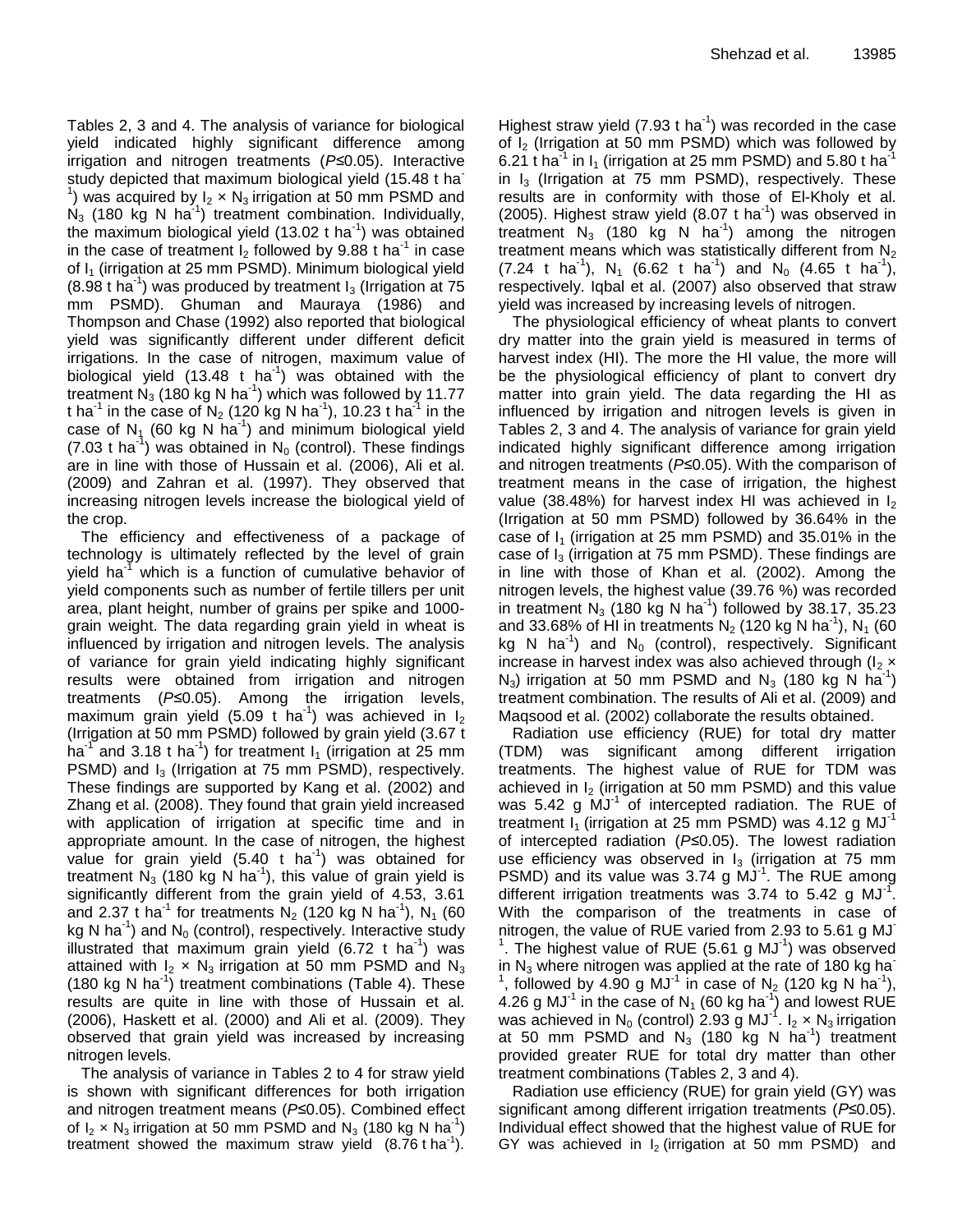this value was 2.12 g  $MJ^{-1}$  of intercepted radiation (Tables 2, 3 and 4). The radiation use efficiency (RUE) of treatment  $I_1$  (irrigation at 25 mm PSMD) was 1.53 g MJ<sup>-1</sup> of intercepted radiation. The lowest radiation use efficiency was observed in  $I_3$  (irrigation at 75 mm PSMD) and its value was 1.32 g MJ<sup>-1</sup>. The RUE among different irrigation treatments varied from 1.32 to 2.12 g  $MJ^{-1}$ . These findings are similar to those of Whitfield and Smith (1989) who found that deficit irrigation decreased the RUE of wheat. Comparing the means in case of nitrogen, the value of radiation use efficiency (RUE) varied from 2.25 to 0.99 g MJ $^{-1}$ . The highest value of radiation use efficiency (2.25 g MJ<sup>-1</sup>) was observed in N<sub>3</sub> where nitrogen was applied at the rate of 180 kg ha<sup>-1</sup>, followed by 1.90 g MJ<sup>-1</sup> in the case of N<sub>2</sub> (120 kg N ha<sup>-1</sup>), 1.50 g  $MJ<sup>-1</sup>$  in the case of N<sub>1</sub> (60 kg ha<sup>-1</sup>) and lowest RUE was achieved in N<sub>0</sub> (control) 0.99 g MJ<sup>-1</sup>. Interaction (I<sub>2</sub> x N<sub>3</sub>) irrigation at 50 mm PSMD and N<sub>3</sub> (180 kg N ha<sup>-1</sup>) also has significant impact on RUE for grain yield (2.80 g MJ <sup>1</sup>). These results are similar to those of Calvigia and Sadras (2001) who reported that radiation use efficiency increases with increasing levels of nitrogen.

#### **Conclusions**

In this investigation, it can be concluded that the highest wheat grain yield (6.72 t ha<sup>-1</sup>) was attained at interaction effect of  $I_2 \times N_3$  irrigation at 50 mm PSMD and  $N_3$  (180 kg N ha<sup>-1</sup>). Hence, we can say that nitrogen rate (180 kg  $\breve{N}$ ha-1 ) has more potential to produce maximum yield at 50 mm potential soil moisture deficit (PSMD). In addition, maximum radiation use efficiency was also attained from nitrogen (180 kg N ha<sup>-1</sup>) and its response to irrigation at 50 mm PSMD was also positive.

#### **REFERENCES**

- Ali L, Mohy-Ud-Din Q, Ali M (2003). Effect of different doses of nitrogen fertilizer on the yield of wheat. J. Agric. Biol. 1(4):438-439.
- Ali MA, Aslam M, Hammad HM, Abbas G, Akram M, Ali Z (2009). Effect of nitrogen application timings on wheat yield under thal environment. J. Agric. Res. 47(1):31-35.
- Bajwa MA, Chowdhery MH, Sattar A (1993). Influence of different irrigation regimes on yield components of wheat. Pak. J. Agric. Res. 14(4):361-365.
- Balasubramaniyan P, Palaniappan SP (2001). Principles and Practices of Agronomy. Agrobios, Jodhpur, India. p. 586.
- Beher UK, Sharma KC (1991). Effect of irrigation and fertility levels on yield of wheat in Tarai. Orissa J. Agric. Res. 4:30-132.
- Calvigia OP, Sadras VO (2001). Effect of nitrogen supply on crop conductance, water and radiation use efficiency of wheat. Field Crop Res. 69(3):259-269.
- El-Kholy MA, Ouda SA, Gaballah MS, Hozayan M (2005). Predicting the interaction between the effect of anti-transpirant and weather on productivity of wheat plant grown under water stress. Agron. J. 4(1):75-82.
- Elsiddig K, Ludders P, Ebert G, Adiku SGK (1998). Response of Rose Apple (Eugenia jambos L.) to water and nitrogen supply. Angewandte Botanik 72(5-6):203-206.
- FAO (1993). CLIMWAT for CROPWAT: a climatic database for irrigation planning and management. Irrigation and Drainage Developed by:

 Martin Smith. Food and Agriculture Organization of the United Nations, Rome, Italy. p. 49.

- French BK, Legg BJ (1979). Rothamsted irrigation. 1964-76. J. Agric. Sci. Cambridge 91:47-60.
- Gab-alla FI, Gomma MA, El-Araby FI (1985). Effect of nitrogen fertilizer and somen micronutrients as a foliar application on wheat. J. Ann. Agric. Sci. 30(2):445-449.
- Ghani A, Ahmad AN, Sarwar M (2000). Interactive effect of nitrogen and water stress on nitrogen content and grain yield of two wheat (*Triticum aestivum* L.) varieties. Pak. J. Agric. Sci. 37:3-4.
- Ghuman BS, Mauraya PR (1986). Response of wheat to irrigation in a tropical soil. Agron. J. 78(5):791-795.
- Government of Pakistan (2011). Economic Survey of Pakistan 2010-11. Ministry of Food, Agriculture and Livestock, Economic Wing, Islamabad.
- Haskett JD, Pachepsky B, Acock YA (2000). Effect of climate and atmospheric change on wheat water stress: A study of Iowa. Ecol. Model. 135:265-277.
- Havlin JL, Beaton JD, Tisdale SL, Nelson WL (1999). Soil fertility and fertilizers: An introduction to nutrient management 6th ed. Prentice Hall, Upper Saddle River, NJ. pp. 499.
- Hussain I, Khan MA, Khan EA (2006). Bread wheat varieties as influenced by different nitrogen levels. J. Zhej. Univ. Sci. Biol. 7(1):70-78.
- Iqbal M, Ahmad M, Ali M (2007). Wheat response to tillage and irrigation. Pak. J. Agric. Sci. 44(1):164-167.
- Jin MG, Zhang RQ, Gao YF (1999). Temporal and spatial soil water management: a case study in the Heiloonggang region, PR China. J. Agric. Water Manage. 42:173-187.
- Kang SZ, Zhang L, Liang YL, Hu XT, Cai HJ, Gu BJ (2002). Effects of limited irrigation on yield and water use efficiency of winter wheat in the Loess Plateau of China. J. Agric. Water Manage. 55:203-216.
- Khaliq A, Iqbal M, Basra SMA (1999). Optimization of seeding density and nitrogen application in wheat cv. Inqlab-91 under Faisalabad conditions. Int. J. Agric. Biol. 1(4):241-243.
- Khaliq T, Ahmad A, Hussain A, Ranjha AM, Ali MA (2008). Impact of nitrogen rates on growth, yield, and radiation use efficiency of maize under varying environments. Pak. J. Agric. Sci. 45(3):1-7.
- Khan MB, Ali H, Asif M (2002). The response of different irrigation levels to growth and yield of different wheat (*Triticum aestivum* L.) cultivars. J. Res. Sci. 13(1):71-75.
- Lawlor DW (1995). The effects of water deficit on photosynthesis and plant metabolism. Int. J Bio. Sci. pp. 129-160.
- Li AG, Hou YS, Wall GW, Trent A, Kimbal BA, Pinter PJ (2000). Free air carbon dioxide enrichment and drought stress effects on grain filling rate and grain filling duration in spring wheat. Crop Sci. 9(4):1263- 1270.
- Malik MA, Ahmad S (1993). Moisture stress and fertilizer management interaction studies on yield of two wheat varieties under irrigated conditions. Pak. J. Agri. Eng. Vet. Sci. 9(1-2):16-19.
- Maqsood MA, Ali Z, Aslam M, Saeed M, Ahmad S (2002). Effect of Irrigation and nitrogen levels on grain yield and quality of wheat. Int. J. Agric. Biol. 4(1):164-165.
- Mostafa HA, Helmy A, Salem MA (1997). Effect of nitrogen fertilization on yield and yield components of wheat (*Triticum aestivum* L.) under new land environment. J. Agric. Sci. Mansoura Univ. 22(1):1-11.
- Shehzad MA, Maqsood M, Anwar-ul-Haq M, Niaz A (2012b). Efficacy of various herbicides against weeds in wheat (*Triticum aestivum* L.). Afr. J. Biotechnol. 11(4):791-799.
- Shehzad MA, Nadeem MA, Sarwar MA, Naseer-ud-Din GM, Ilahi F (2012a). Comparative efficacy of different post-emergence herbicides in wheat (*Triticum aestivum* L.). Pak. J. Agric. Sci. 49(1):27-34.
- Singh U, Wilkens PW (1999). Stimulating water and nutrients effects on phonological development in wheat. International Fertilizer Development Centre (IFDC), Field Crop Res. 44(1):1-5.
- Steel R, Torrie JH, Dickey D (1997). Principals and procedures of statistics. A biometrical approach. 3<sup>rd</sup> ed. McGraw Hill, Book Co. Inc. New York, USA. p. 352.
- Thompson JA, Chase DL (1992). Effect of limited irrigation on growth and yield of semi dwarf wheat in Southeren New South Wales. Aust. J. Exp. Agric. 32(6):725-730.
- Warraich EA, Ahmad R, Saifullah, Sabir M (2007). Nitrogen nutrition